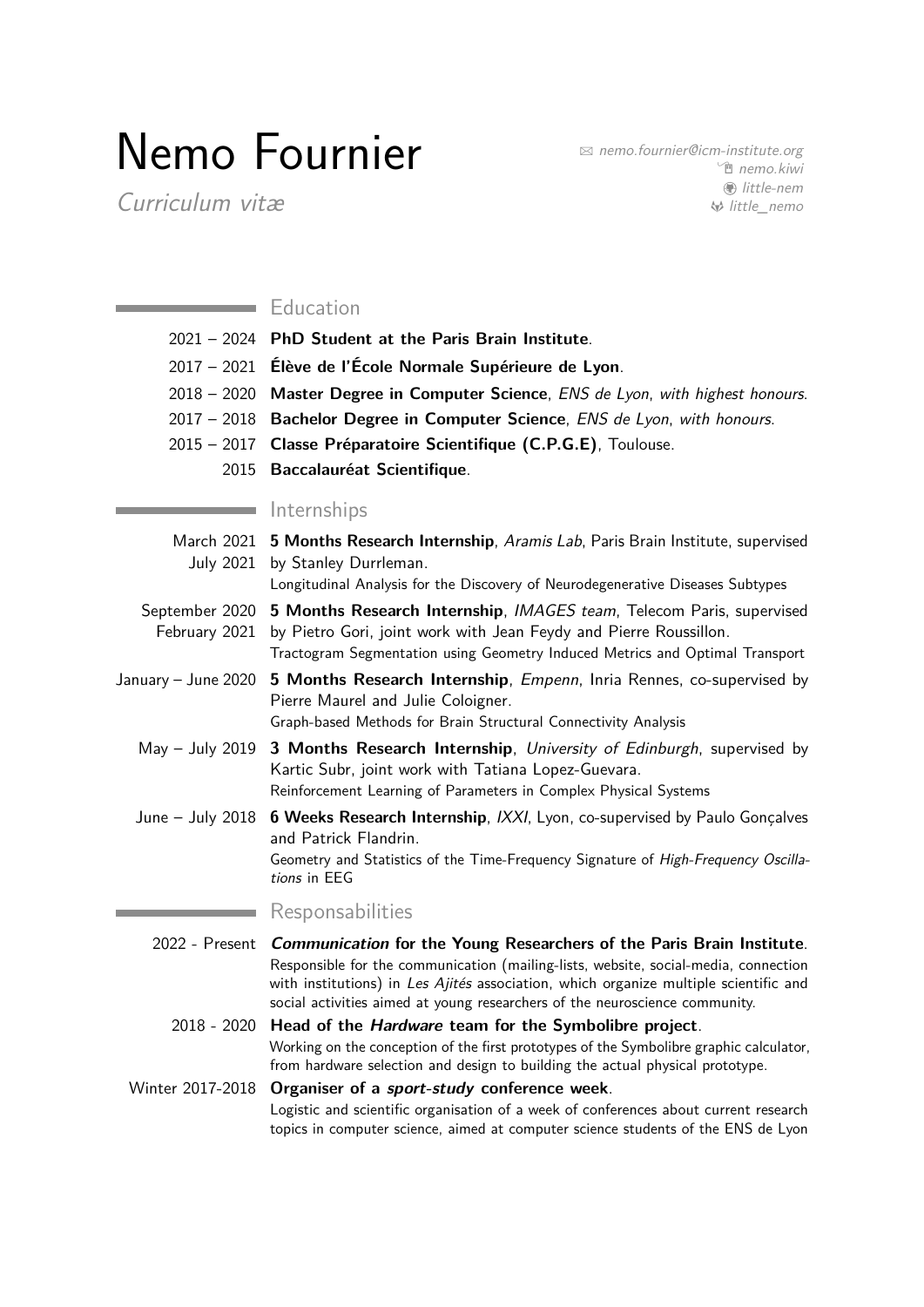**Teaching** 

۰

January - February **Statistics & Linear Models**, Telecom ParisTech. 2022 Practicals and Exercise Sessions (TPs / TDs) covering linear models with a statistical approach, deriving hypothesis testing frameworks and generalization (dimensionality reduction, regularization paradigms, etc) (SD-TSIA204) January 2022 **Longitudinal Data Analysis**, AI4Health Winter School. Practicals introducing mixed-effects models for the analysis of longitudinal data to a broad audience (from clinicians to data-scientists). Covered topics included cohort analysis, data simulation, non linear models, modeling of ordinal data. Published Work Journal Articles [1] Rémi Flamary, Nicolas Courty, Alexandre Gramfort, Mokhtar Z Alaya, Aurélie Boisbunon, Stanislas Chambon, Laetitia Chapel, Adrien Corenflos, Kilian Fatras, **Fournier, Nemo**, et al. Pot: Python optimal transport. Journal of Machine Learning Research, 22(78):1–8, 2021. Miscellanous Translations [2] Florian Besson. Fabrice Mouthon, Le Sourire de Prométhée. L'homme et la nature au Moyen Âge. Lectures, January 2021. Translated to English by

# Languages

| French Fluent (Mother Tongue)   | Spanish B2 (School) |
|---------------------------------|---------------------|
| English C1 ( <i>CAE</i> , 2018) | Deutsch A1 (School) |

**Fournier, Nemo** and Kaisla, Emma.

#### Computer skills

Programming C, C++, PYTHON, MATLAB / OCTAVE, TORCH, TENSORFLOW, MPI Tools LATEX, GIT, UNIX systems